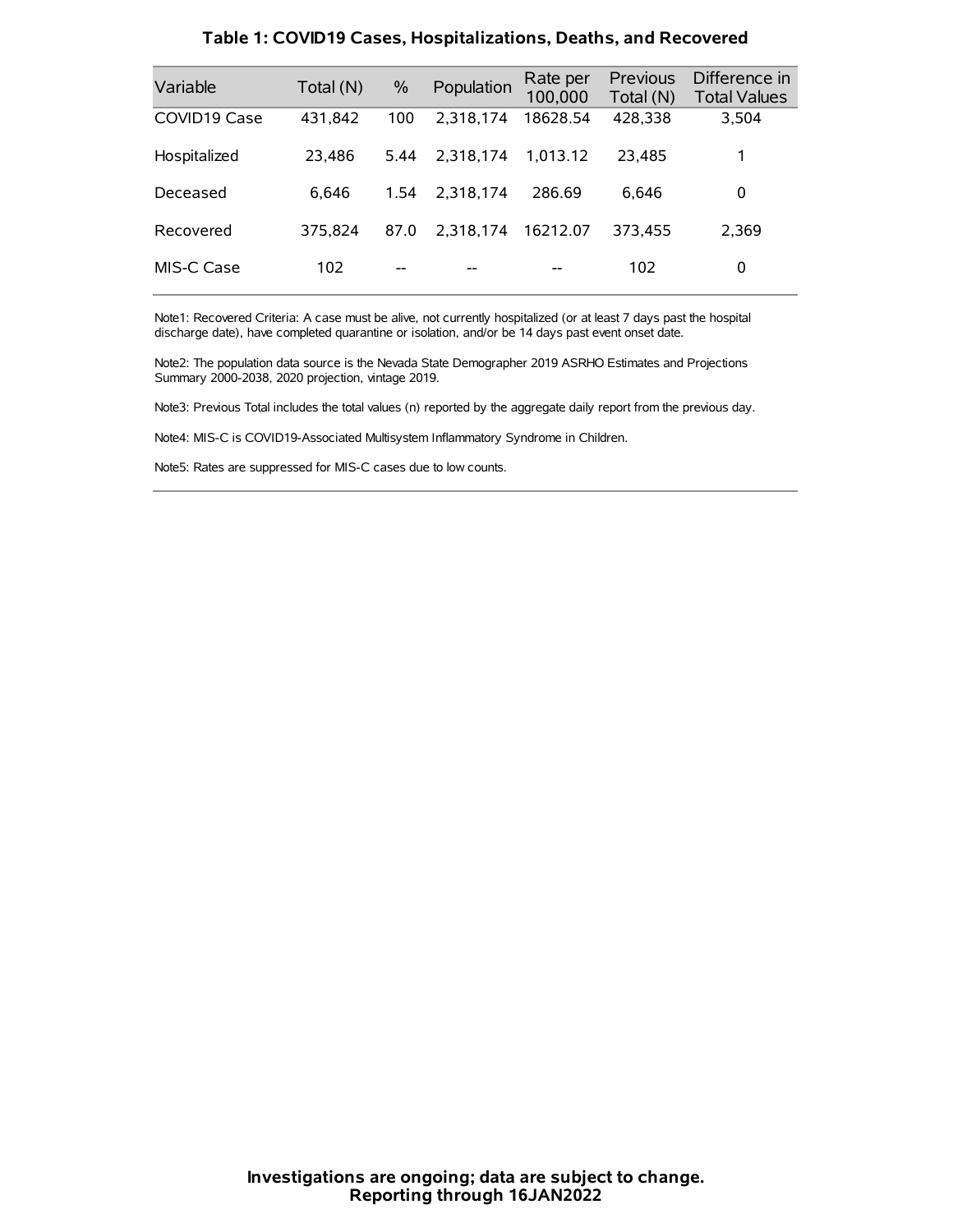# **Table 2: COVID19 Cases**

| Variable                     | Outcome                           | $\mathsf{N}$ | $\%$ | Population | Rate per<br>100,000 |
|------------------------------|-----------------------------------|--------------|------|------------|---------------------|
| Age Categories               | Aged 4 or less                    | 10506        | 2.43 | 149,165    | 7043.2              |
|                              | Aged 5 to 17                      | 50791        | 11.8 | 406,595    | 12492               |
|                              | Aged 18 to 24                     | 51712        | 12.0 | 216,762    | 23857               |
|                              | Aged 25 to 49                     | 195985       | 45.4 | 803,732    | 24384               |
|                              | Aged 50 to 64                     | 79484        | 18.4 | 423,461    | 18770               |
|                              | Aged 64+                          | 43246        | 10.0 | 318,459    | 13580               |
|                              | Unknown                           | 118          | 0.03 |            |                     |
| <b>Birth Sex</b>             | Female                            | 223299       | 51.7 | 1,160,285  | 19245               |
|                              | Male                              | 205175       | 47.5 | 1,157,889  | 17720               |
|                              | Unknown                           | 3368         | 0.78 |            |                     |
| Race/Ethnicity               | Hispanic                          | 124291       | 28.8 | 763,053    | 16289               |
|                              | White                             | 111263       | 25.8 | 1,006,929  | 11050               |
|                              | <b>Black</b>                      | 41012        | 9.50 | 262,671    | 15613               |
|                              | Asian or Pacific Islander         | 34289        | 7.94 | 270,209    | 12690               |
|                              | American Indian, Eskimo, or Aleut | 588          | 0.14 | 15,311     | 3840.3              |
|                              | Other                             | 32238        | 7.47 |            |                     |
|                              | <b>Unknown</b>                    | 88161        | 20.4 | $\cdot$    |                     |
| Underlying Medical Condition | Yes                               | 69655        | 16.1 |            |                     |
|                              | No/Unknown                        | 362187       | 83.9 |            |                     |

Note1: Breakdown of Race is exlusively non-Hispanic.

Note2: Underlying Medical Condition is any identified health condition.

Note3: The population data source is the Nevada State Demographer 2019 ASRHO Estimates and Projections Summary 2000-2038, 2020 projection, vintage 2019.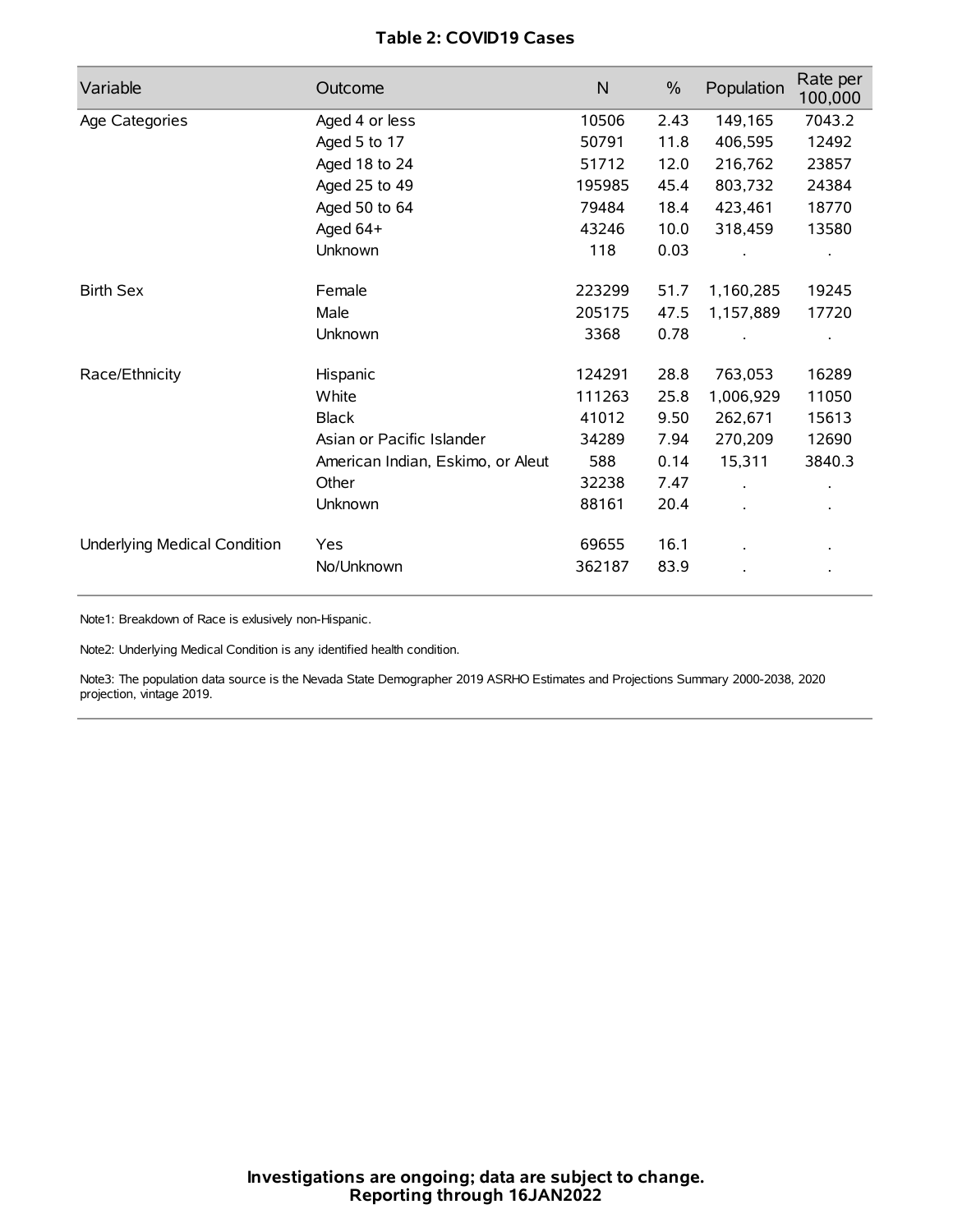| Variable         | Outcome                           | N     | $\%$ | Population | Rate per<br>100,000 |
|------------------|-----------------------------------|-------|------|------------|---------------------|
| Age Categories   | Aged 4 or less                    | 172   | 0.7  | 149,165    | 115.31              |
|                  | Aged 5 to 17                      | 295   | 1.3  | 406,595    | 72.55               |
|                  | Aged 18 to 24                     | 529   | 2.3  | 216,762    | 244.05              |
|                  | Aged 25 to 49                     | 5724  | 24.4 | 803,732    | 712.18              |
|                  | Aged 50 to 64                     | 6589  | 28.1 | 423,461    | 1556.0              |
|                  | Aged 64+                          | 10175 | 43.3 | 318,459    | 3195.1              |
|                  | Unknown                           | 2     | 0.0  |            |                     |
| <b>Birth Sex</b> | Female                            | 10432 | 44.4 | 1,160,285  | 899.09              |
|                  | Male                              | 13018 | 55.4 | 1,157,889  | 1124.3              |
|                  | Unknown                           | 36    | 0.2  |            |                     |
| Race/Ethnicity   | Hispanic                          | 6436  | 27.4 | 763,053    | 843.45              |
|                  | White                             | 8808  | 37.5 | 1,006,929  | 874.74              |
|                  | <b>Black</b>                      | 3323  | 14.1 | 262,671    | 1265.1              |
|                  | Asian or Pacific Islander         | 2472  | 10.5 | 270,209    | 914.85              |
|                  | American Indian, Eskimo, or Aleut | 54    | 0.2  | 15,311     | 352.68              |
|                  | Other                             | 891   | 3.8  |            |                     |
|                  | Unknown                           | 1502  | 6.4  |            |                     |

# **Table 3: COVID19 Hospitalizations - General Characteristics**

Note1: Breakdown of Race is exlusively non-Hispanic.

Note2: The population data source is the Nevada State Demographer 2019 ASRHO Estimates and Projections Summary 2000-2038, 2020 projection, vintage 2019.

Note3: Rates for categories with fewer than 12 cases are suppressed due to high relative standard error.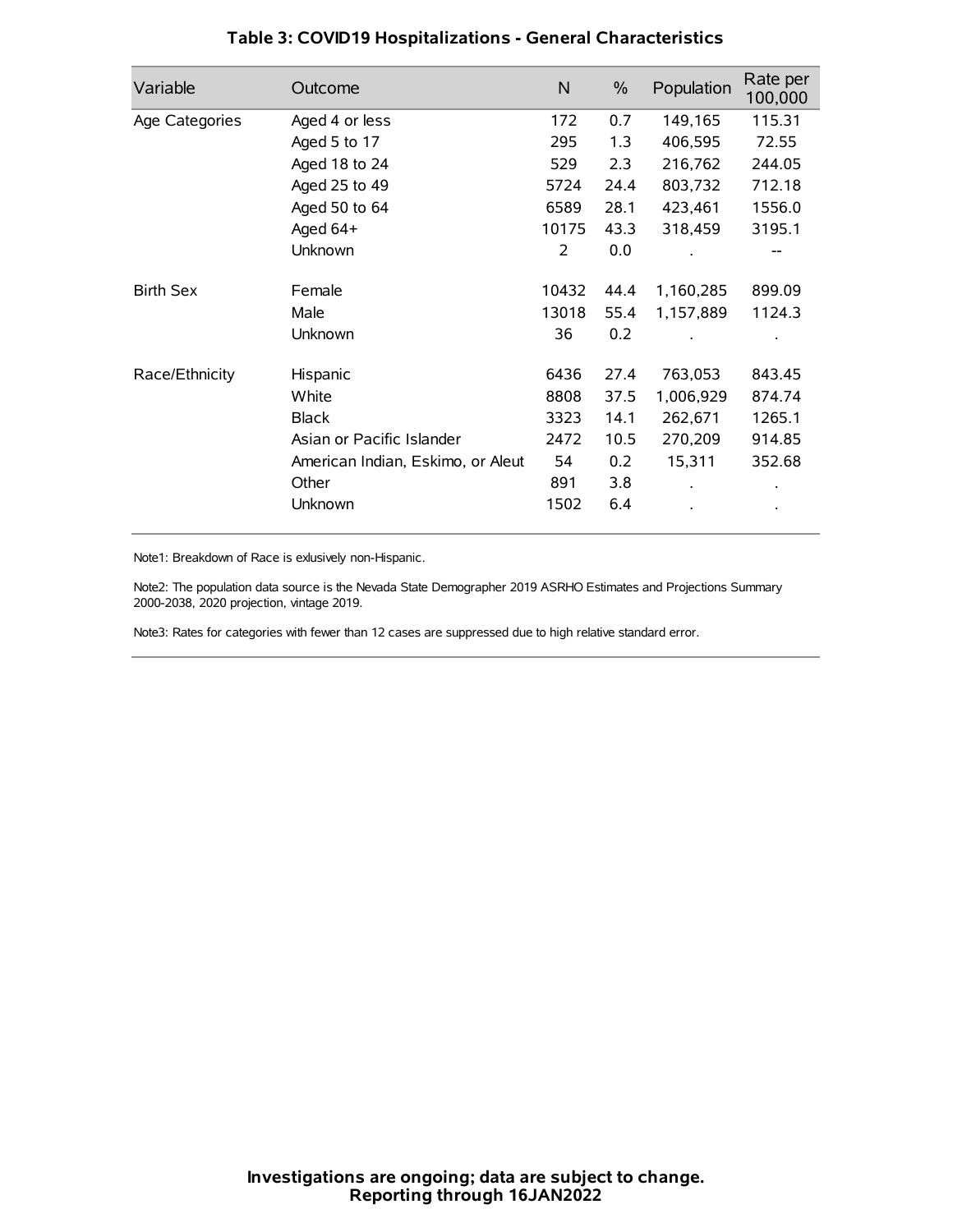| Variable                            | Outcome   | N     | $\frac{0}{0}$ |
|-------------------------------------|-----------|-------|---------------|
| Deceased                            | Yes       | 5646  | 24.0          |
|                                     | <b>No</b> | 17840 | 76.0          |
| ICU                                 | Yes       | 5873  | 25.0          |
|                                     | <b>No</b> | 17613 | 75.0          |
| Intubated                           | Yes       | 2792  | 11.9          |
|                                     | <b>No</b> | 20694 | 88.1          |
| <b>Underlying Medical Condition</b> | Yes       | 14353 | 61.1          |
|                                     | No        | 9133  | 38.9          |
| Hypertension                        | Yes       | 8264  | N/A           |
| Immunocompromised                   | Yes       | 517   | N/A           |
| Chronic Heart Disease               | Yes       | 2912  | N/A           |
| Chronic Liver Disease               | Yes       | 307   | N/A           |
| Chronic Kidney Disease              | Yes       | 1976  | N/A           |
| <b>Diabetes</b>                     | Yes       | 6151  | N/A           |
| Neurologic/Neurodevelopmental       | Yes       | 1045  | N/A           |
| Chronic Lung Disease                | Yes       | 3518  | N/A           |
| <b>Historically Healthy</b>         | Yes       | 4470  | N/A           |
| Other                               | Yes       | 5775  | N/A           |

# **Table 4: COVID19 Hospitalizations - Morbidity**

Note1: Underlying Medical Condition is any identified health condition.

Note2: The breakdown of health conditions are not mutually exlusive (i.e., a person can have more than one risk factor).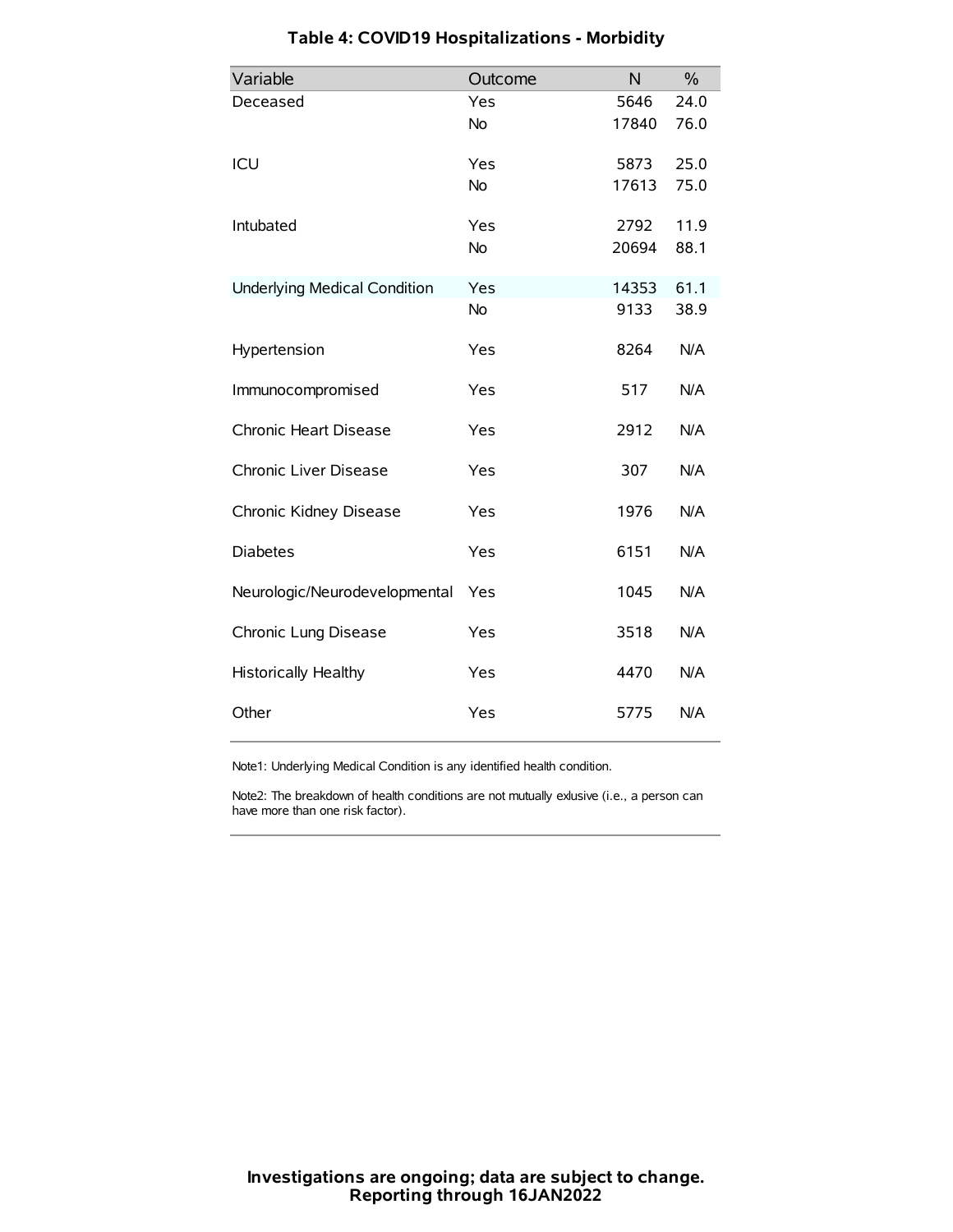| Variable         | Outcome                           | N    | $\%$ | Population           | Rate per<br>100,000 |
|------------------|-----------------------------------|------|------|----------------------|---------------------|
| Age Categories   | Aged 4 or less                    | 1    | 0.0  | 149,165              |                     |
|                  | Aged 5 to 17                      | 5    | 0.1  | 406,595              |                     |
|                  | Aged 18 to 24                     | 15   | 0.2  | 216,762              | 6.92                |
|                  | Aged 25 to 49                     | 612  | 9.2  | 803,732              | 76.14               |
|                  | Aged 50 to 64                     | 1505 | 22.6 | 423,461              | 355.40              |
|                  | Aged 64+                          | 4508 | 67.8 | 318,459              | 1415.6              |
| <b>Birth Sex</b> | Female                            | 2554 | 38.4 | 1,160,285            | 220.12              |
|                  | Male                              | 4081 | 61.4 | 1,157,889            | 352.45              |
|                  | Unknown                           | 11   | 0.2  |                      | --                  |
| Race/Ethnicity   | Hispanic                          | 1658 | 24.9 | 763,053              | 217.29              |
|                  | White                             | 3131 | 47.1 | 1,006,929            | 310.95              |
|                  | <b>Black</b>                      | 851  | 12.8 | 262,671              | 323.98              |
|                  | Asian or Pacific Islander         | 871  | 13.1 | 270,209              | 322.34              |
|                  | American Indian, Eskimo, or Aleut | 22   | 0.3  | 15,311               | 143.68              |
|                  | Other                             | 81   | 1.2  | $\ddot{\phantom{0}}$ | $\bullet$           |
|                  | Unknown                           | 32   | 0.5  |                      | $\bullet$           |

## **Table 5: COVID19 Deaths - General Characteristics**

Note1: Breakdown of Race is exlusively non-Hispanic.

Note2: The population data source is the Nevada State Demographer 2019 ASRHO Estimates and Projections Summary 2000-2038, 2020 projection, vintage 2019.

Note3: Rates for categories with fewer than 12 cases are suppressed due to high relative standard error.